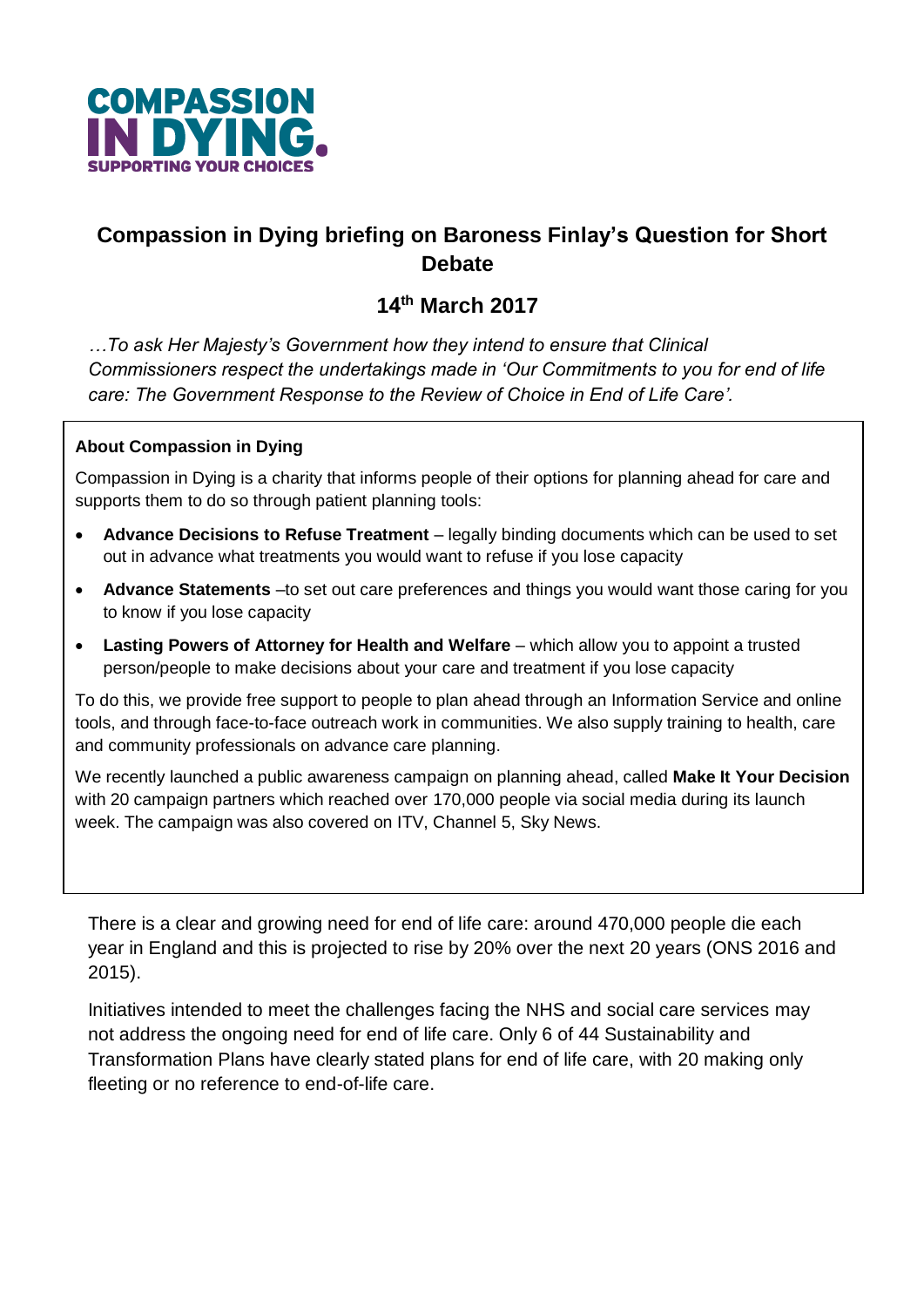## **Background to the debate:**

#### The Review of Choice in End of Life Care

The Government commissioned the Review of Choice in End of Life Care in July 2014 to provide independent advice on improving the quality and experience of care for adults at the end of life, their carers and others who are important to them, by expanding choice.

The Review board published its report *'What's important to me'* in February 2015. This recommended that:

*"Each person who may be in need of end of life care is offered choices in their care focused on what is important to them. This offer should be:*

- o *made as soon as is practicable after it is recognised that the person may die in the foreseeable future;*
- o *based on honest conversations with health and care staff, which supports the person to make informed choices; and*
- o *consistently reviewed through conversations with health and care staff."*

#### The Government Response to the Review of Choice in End of Life Care

Government issued its response to the Review, '*Our Commitments to you for end of life care',* in July 2016. In it, the Government pledges that people will be given opportunities and support to:

- have honest discussions about their needs and preferences for physical, spiritual and mental wellbeing to allow them to live well until their deaths;
- make informed choices about their care with access to clear information on quality and choice in end of life care;
- develop a personalised care plan, including any advance decisions, which is reviewed regularly and shared with professionals so they can take into account patient's care preferences;
- involve, if they want to, their family and carers in discussions about their care; and
- know the right person to contact for help and advice so care is delivered seamlessly.

In addition, the Government's response gave commitments that:

- NHS England will work with commissioners to identify effective models of end of life care and support work on adapting models to local needs and developing new approaches.
- Commissioners will be provided with data and tools to help them identify palliative care needs locally, and the best ways to commission services to meet those needs, improving care provision through local strategic planning and commissioning.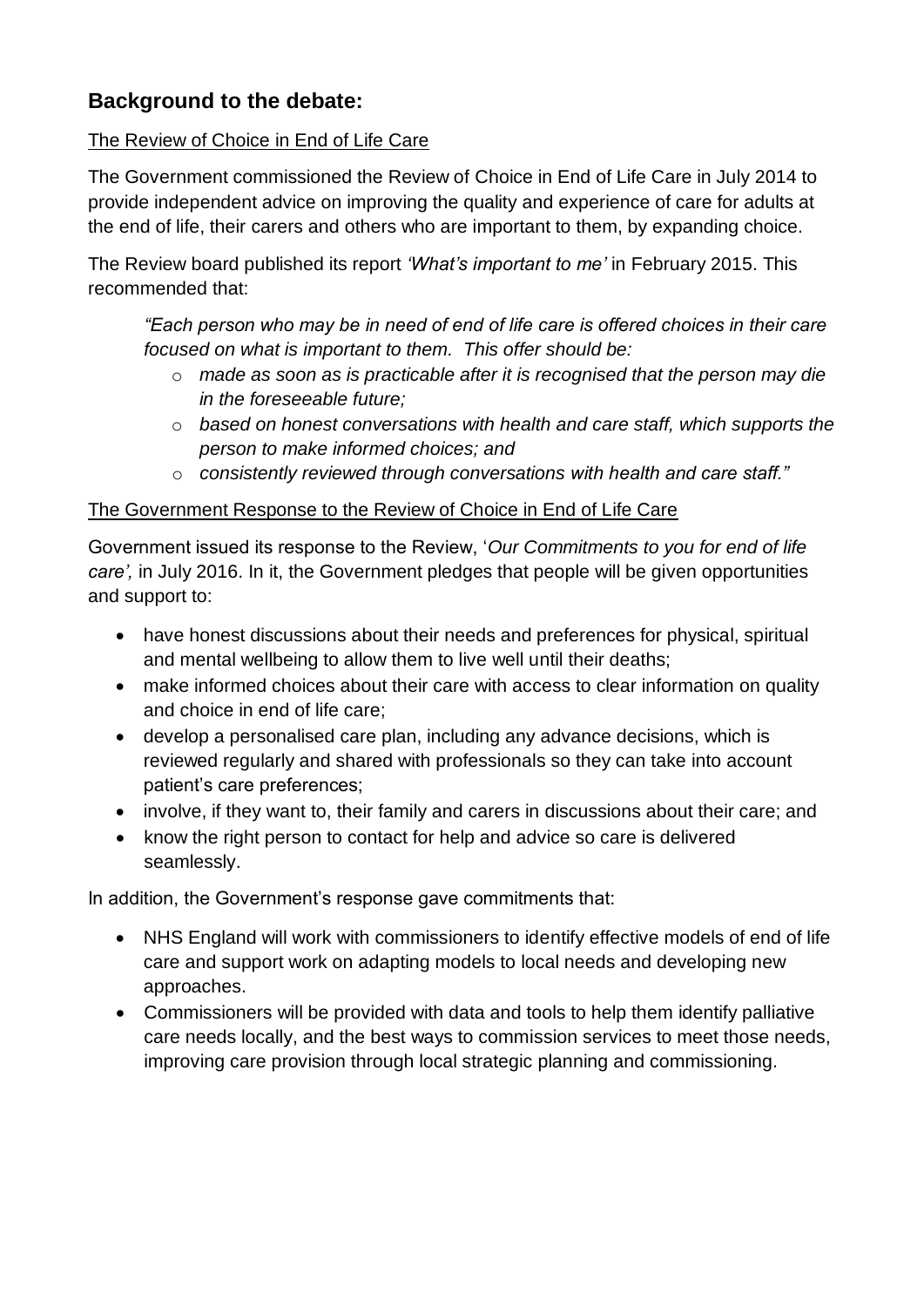## **Learning from Compassion in Dying's services**

- Over 80% of our service users report that planning ahead for their future care has given them peace of mind. Making a care plan allows people to enjoy life in the present.
- Many people who accessed the face-to-face support provided by Compassion in Dying had high support needed and would not have been able to plan ahead for future care without that level of support. Tailored services that meet the needs of people who are particularly likely to benefit from Advance Care Planning (such as those with long-term conditions, or who are facing a likely loss of capacity) or people who may face challenges when accessing health services (such as BAME and LGBT\* communities) should be funded and developed.
- Healthcare professionals who attended Compassion in Dying training report that they feel more comfortable talking to patients about their preferences for end of life care as a result.
- Healthcare professionals have an important role to play in the process, but they often have very limited time to support individuals to plan ahead – especially those who are not based in end of life care services. Therefore Commissioners should seek to work with trusted voluntary organisations that can provide this support to patients.

#### **Public and professional awareness of advance care planning**

Enabling patients to make informed choices about their future care and treatment is at the core of the Government's Commitment. However, there is still a long way to go in educating the public and professionals about the rights we all have to plan our care in advance :

- 82% of us have strong views about end-of-life care and treatment, yet only 4% have made an Advance Decision or appointed a Lasting Power of Attorney (YouGov 2014).
- Around half of us (48%) wrongly believe that we have the legal right to make care and treatment decisions on behalf of family members (YouGov 2014).
- Healthcare professionals lack awareness and confidence with regard to end of life discussions. This was a key finding of the House of Lords Committee on the Mental Capacity Act, which reported in 2014.
- A review of Compassion in Dying's Information Line service shows that 8% of its callers report that their GP had never heard of an Advance Decision, and 7% had had a negative reaction to their Advance Decision by a healthcare professional (2014).

# **Benefits of planning ahead**

It is vital that the Government and clinical commissioners support work by the voluntary sector to provide information and support to the public on how they can exercise choice in their end of life care. Doing so would both improve people's experience of end of life care,